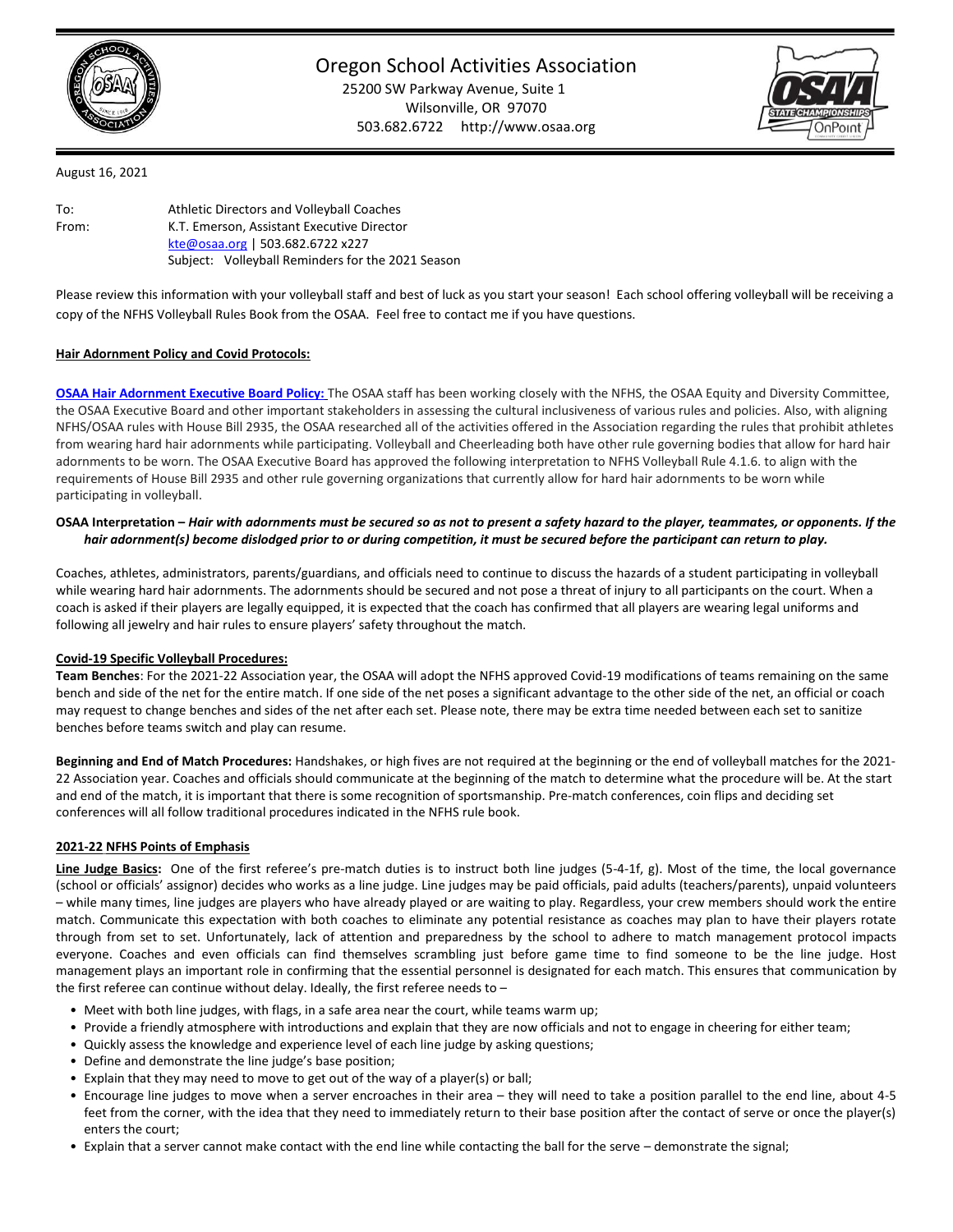- Define their two lines of responsibility their end line and the sideline on their court and the other court;
- Remind them that a ball that lands on the line is in demonstrate or ask them to show the signal for inbounds and out-of-bounds;
- Remind them that out also includes a ball contacting either antenna or if the entire ball goes outside either of the antenna (the antenna extends above the ceiling to infinity) – review the antenna signal;
- Briefly explain the touch signal and that it is only needed at the end of a play;
- Invite them to join you, at each attack line, near the referee's stand during time-outs;
- Encourage them to communicate if a coach or fan is being inappropriate toward them; and

Remind the line judges that they are not ball retrievers.

### **Coach and Official Communication**

### **Pre-Match**

- It is preferable to have both referees walk into the assigned site together, arriving well in advance, no less than 30 minutes prior to the scheduled start time.
- Referees should introduce themselves to one another.
- After communicating with the home management, referees should introduce themselves to each coach at an appropriate time during their warm-ups.
- If assigned to multiple-level matches, it may not be possible to meet the varsity coaches upon arrival. Prior to that match, make the necessary introductions before the coin toss.
- The dialogue between any coach should prove that the officials can be cordial and have the ability to engage, without crossing the line causing a perception of familiarity.
- Spending too much time with one coach over another will be noticed.
- Take on the role of a facilitator rather than an enforcer.
- The degree of separation will come once the game begins, but if the officials establish a rapport of harmony rather than discord, it will bode well as the match proceeds.

#### **During the Match**

- Because the officials have established a good rapport with each coach during the pre-match, this environment should continue during the match.
- Regardless of previous history or familiarity, all coaches must be treated consistently and humanly.
- A good referee listens rather than reacts when a coach genuinely inquires about a non-judgment play. Simply listening, providing a quick response, then giving the game back to the first referee is much more productive, while keeping in mind that this interruption cannot be a ploy to delay the game.
- The second referee has the task to serve and protect and can certainly pre-empt or defuse potential unsporting conduct by a coach or another participant.

#### **Post-Match**

- After the second referee initials the scoresheet, the R2 gathers both referees' belongings and meets the first referee at a predetermined location to exit together.
- There is no need for any discussion between a referee and coach or a referee and a spectator.
- Protect each other and go to a location where a productive post-conference can be conducted.

**Addressing Uniform Concerns:** Uniform rules have evolved over time – with many changes occurring in recent years. These rules are in place to create consistency and balance the needs of officials and coaches to easily identify players while providing room for players to creatively demonstrate school pride without sacrificing style in the process. No official wants to penalize a player or notify the state association for individual or team violations of the uniform rules. To avoid penalties related to uniforms, the committee would like to emphasize the following rules regarding uniform requirements:

- 1. Manufacturer's Logo Restriction: Logos cannot exceed 2.25 square inches and only one logo is permitted on each piece of the uniform. This includes the waistband.
- 2. Numbers: When ordering new uniforms, refer to Rule 4-2-4 for number size and location requirements. Beginning in the 2023 season, the body of the number must clearly contrast from the body of the uniform regardless of trim.
- 3. Style of Uniform Bottoms: Multiple styles of uniform bottoms [shorts, spandex, pants (leggings) or skirt] are allowed by rule. A combination of like-colored bottoms may be worn within a team. Coaches should communicate these options to players and parents that are supplying the uniform bottoms to accommodate for different levels of comfort with the current trends in style.
- 4. Process of Notification: If there are uniform violations that cannot be fixed on a given night, the appropriate process of notification shall be followed in communicating those uniform concerns. The official shall first notify the coach about the illegal uniform(s). If the coach cannot fix the problem for the match and therefore does not have six players wearing legal uniforms, a loss of rally/point shall be awarded to the opponent at the beginning of the match and the state association shall be notified. The goal is to allow teams to compete provided there are no safety concerns and allow the state office to work with the school to correct the issue(s).

*For all the uniform rules and penalties associated with uniform violations see Rule 4-2.*

#### **GENERAL INFORMATION**

**[OSAA Volleyball Plan:](http://www.osaa.org/docs/planbooks/vblplan.pdf)** This plan contains information regarding important season dates, NFHS rule changes/points of emphasis, OSAA volleyball specific policies and OSAA general policies.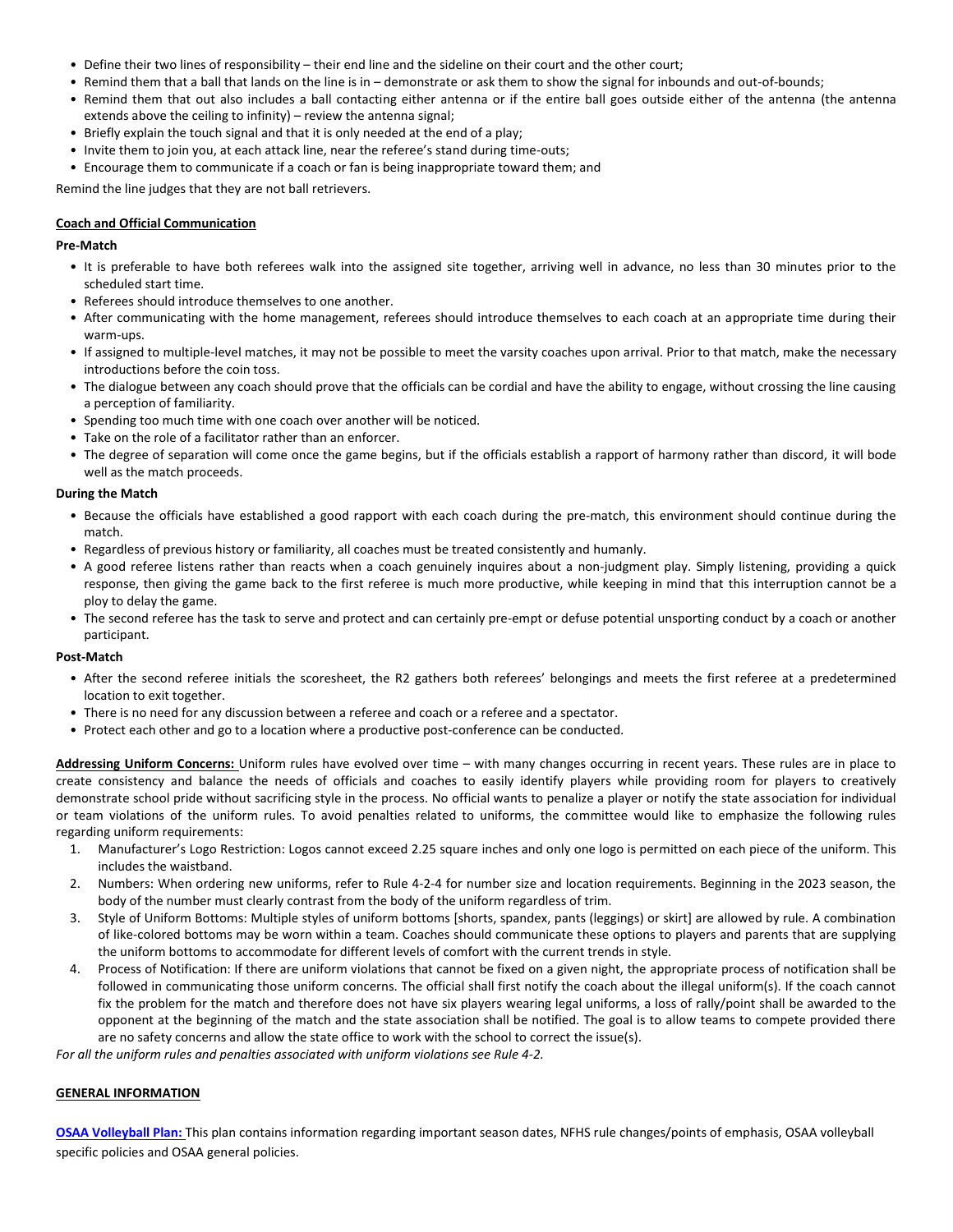**[OSAA Volleyball Participation Limitations:](https://www.osaa.org/docs/vbl/VolleyballParticipationLimitsFINAL.pdf)** Please review the participation limitations. It is important to stay within the limitations for regular season dates. Below is the participation limitation for an individual student as we receive this question often at the OSAA.

**Individual**. A student shall not compete on more than 18 playing dates / 36 matches, exclusive of varsity district playoffs and state championships. Additionally, a student shall not compete in more than one set in addition to one match per day. Once a player participates in the second set of a match that constitutes their match for that day. If a student exceeds the limit, the match in which the limit is exceeded shall be forfeited. A student may participate in only one jamboree.

**EXCEPTION**: The individual limit of one set in addition to one match per day does not apply to double duals or tournament play. In tournament play, a student may participate in only one level of competition during that day. Double duals involve two or three teams competing on one day. In double dual play, a student may participate in multiple levels of play and may play in a maximum of 10 sets during that day.

**[Sub-Varsity Formats:](https://www.osaa.org/docs/vbl/Subvarsity%20VB%202021.pdf)** This document addresses the OSAA rule change as it relates to match formats that are allowed at the sub-varsity level, including a reminder that the "extra set" is no longer allowed at the lowest level since schools are now allowed to play best 3-of-5 at all levels. Please ensure that you have communicated the format you or your league plans to use ahead of time to your commissioner.

**[HEALTH & SAFETY:](https://www.osaa.org/health-safety/air-quality)** The OSAA website contains a variety of information regarding heat, hydration and concussion management. The page contains links to informational items that all coaches should familiarize themselves with as practices begin.

**Warm-Up Safety Reminder:** Risk minimization continues to be a priority for the NFHS Volleyball Rules Committee and the OSAA. Though volleyball continues to have one of the lowest injury rates of the 22 high school sports under surveillance, the growing number of concussions occurring during warm-ups as reported annually by the National High School Sports-Related Injury Surveillance System (High School RIO) has increased awareness regarding warm-up procedures before and during the match. **With the risk for injury being highest during shared net warm up time, no shared net warm up time is allowed.** Leagues shall adopt a protocol for warming up that does not include shared net time. Teams can warm up on either side of the net without attacking or serving over the net.

**Regular Season Match Warm Up Suggestions:** 20-minute warm up time: 4 minutes shared court time- each team stays on their chosen or assigned side of the net. Then the serving team takes the full court for 8 minutes, followed by the receiving team taking the full court for 8 minutes. 18-minute warm up: 4 minutes of shared court time- each team stays on their chosen or assigned side of the net. Then the serving team takes the full court for 7 minutes, followed by the receiving team taking the full court for 7 minutes.

**Tournament Match Warm Up Suggestions:** 10-minute warm up: 2 minutes shared court time, then the serving team has the full court for 4 minutes followed by the receiving team taking the court for 4 minutes.

5 -Minute warm up: Serving team has the full court for 2.5 minutes, followed by the receiving team taking the full court for 2.5 minutes.

**Practice Model:** Notable requirements contained in the policy include:

- Prohibition on consecutive days of multiple practice sessions;
- A teaching session as one of the practice sessions on the first two multiple practice days (the intensity, duration and pace of all practice components in a teaching session shall be modified from a normal practice session);
- Maximum of one hour of weight training before or after practice on a single practice session day.

**[Heat Index:](https://www.osaa.org/heat-index)** Athletic Directors and Coaches should subscribe to heat alerts through the OSAA website. Alerts are sent about 11am daily when the forecasted heat index in your area is high. If an alert is received, the policy requires that schools check the actual heat index within one hour prior to the start of practice to determine if modifications must be made. If no alert is received, no action is required by the school that day.

**Air [Quality Guidelines](https://www.osaa.org/health-safety/air-quality)**: The Air Quality Index (AQI) should be monitored throughout the day, and during an event, to have the best data possible to make informed decisions about conducting practices and competitions. School personnel shall review the AQI information for all regions throughout the state on either the Oregon Department of Environmental Quality (DEQ) website at [https://oraqi.deq.state.or.us/home/map,](https://oraqi.deq.state.or.us/home/map) the Oregon DEQ app "OregonAir", or on the [Environmental Protection Agency \(EPA\) Air Now](https://airnow.gov/index.cfm?action=airnow.local_state&stateid=38) website to determine if action is necessary. Schools shall regularly review the AQI throughout events to assess deteriorating conditions.

**[Concussion Management:](https://www.osaa.org/docs/handbooks/ConcussionManagementBP.pdf)** OSAA Staff worked with the Oregon Legislature to align Max's Law (public schools) and Jenna's Law (private schools) when it comes to the return to participation protocol. Therefore, all OSAA member schools are subject to the same policy when a student is removed after exhibiting signs, symptoms or behaviors consistent with a concussion following an observed or suspected blow to the head or body. The state still states that, on an annual basis prior to participation, private schools shall require each student and at least one parent or legal guardian of the student to sign a consent form acknowledging the receipt of information regarding symptoms and warning signs of concussions. Private schools shall maintain a copy of each student's signed form on file for review at any time by OSAA staff.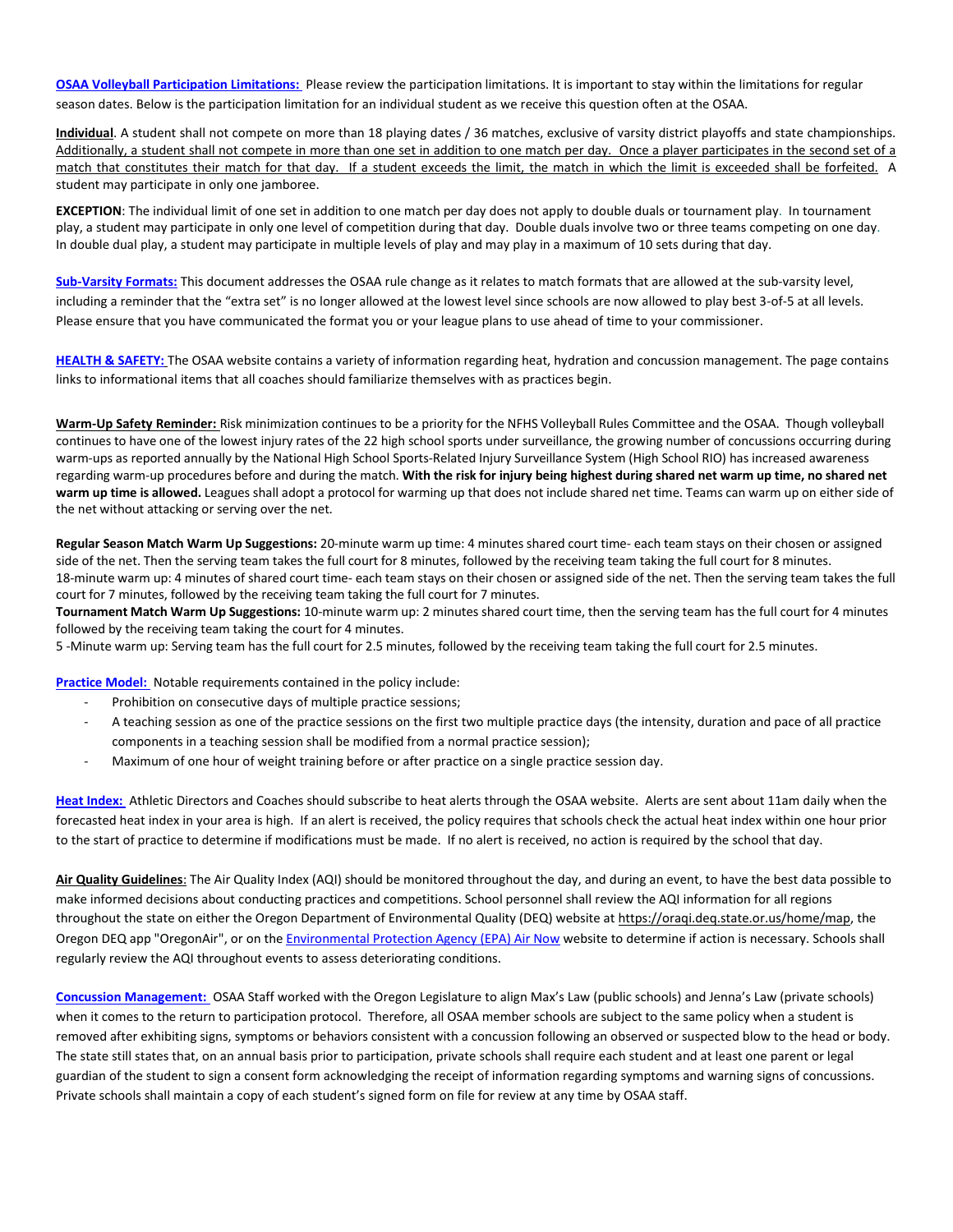### **UNIFORMS AND EQUIPMENT**

**Eliminates the use of double zero (00) as a uniform number option 4-2-4b:** Eliminates the use of double zero (00) as a uniform number option. Rationale: Eliminates confusion surrounding the signaling of "00" and "0".

**Removal of any uniform top or bottom 4-2-7:** Clarifies the penalty for the removal of any part of the uniform top or bottom as a yellow card charged to the coach for unsporting conduct.

**Hair Control / NFHS Rule 4-1-6:** Hair devices made of soft material and no more than 3 inches wide may be worn. Bobby pins, flat clips and flat barrettes, unadorned and no longer than 2 inches, are also allowed. Sewn on sequins are legal on headbands (max of 3 inches wide). Ribbons are allowed, no more than 3 inches wide, but may not contain glitter, sequins, buttons or other adornments made of hard and unyielding material. Please review the adoption of the OSAA Hair Adornment Policy which adds more allowable adornments while participating.

**Jewelry / NFHS Rule 4-1-7:** Jewelry is not allowed during warm-ups or competition. Please note that this also includes rubber plugs, fishing line, etc. that is used to insert in pierced openings when jewelry is removed.

**Legal Volleyballs:** Per OSAA adoption, schools may use volleyballs that are solid white or a maximum combination of three colors (with each of the 12 panels being a solid color) and of which at least one-third of the panels shall be solid white. The ball shall include the NFHS Authenticating Mark. Schools shall use NFHS-approved Wilson volleyballs for all OSAA playoff matches.

# **HOME CONTEST MANAGEMENT**

**Annual Review of Equipment and Facilities:** The school coach and athletic administrator have the responsibility to be certain all equipment is in compliance with the rules and kept in good condition. Equally important is the facility set-up for the match to have clear playing area, and proper floor markings and officials table in the proper location along with team benches. The review of equipment should be done annually as well as checking to be sure all is in good order for the night of the contest. **This includes the referee's platform.** If problems arise with equipment, the proper staff member should be notified so the matter can be resolved. Taking time to review your equipment and facilities will benefit the teams and officials.

**[Scorers and Libero Trackers for Home Matches:](http://www.osaa.org/activities/vbl/information)** It is imperative that all scorers and libero trackers show up on time for matches and are properly trained to perform these important duties.

**[Line Judges for Home Matches:](https://www.osaa.org/docs/vbl/linejudgesignals.pdf)** If not supplied by your local association, it is vital that all line judges show up on time for matches and are properly trained to perform these important duties. It is strongly recommended that schools use adults, not students, especially for varsity matches.

**Blood Kit:** Verify that a blood kit is readily available in each gym for all home matches.

**Volleyball Formats:** Please note that these are the ONLY three formats that are allowed for OSAA volleyball play. All other formats are illegal under OSAA rules. You can find this information on the OSAA website within the OSAA Volleyball Plan at [http://www.osaa.org/docs/planbooks/vblplan.pdf.](http://www.osaa.org/docs/planbooks/vblplan.pdf)

a. Single Match: 2 schools involved; individuals are allowed one match plus one set on this date. Once a student plays in the 2<sup>nd</sup> set of a match, that is considered her match and she is allowed one more set that day at another level. Varsity matches are best 3 of 5 and subvarsity matches are best 2 of 3 or best 3 of 5.

**b. Double Dual**: 2 or 3 schools involved; schools can play a maximum of 2 matches on this date. Individuals can compete in a maximum of 10 sets on this date, at any level, and each match counts towards the 36 match individual limitation. Varsity matches are best 3 of 5 and sub-varsity matches are best 2 of 3 or best 3 of 5.

**c. Tournaments**: Multiple schools involved; consists of pool play and/or bracket play; limited to 16 sets per team, including pool play. [http://www.osaa.org/docs/vbl/VolleyballParticipationLimitsFINAL.pdf.](http://www.osaa.org/docs/vbl/VolleyballParticipationLimitsFINAL.pdf)

#### **OSAA RANKINGS INFORMATION**

**Volleyball Tournaments Results:** The school hosting the tournament is **not** responsible for inputting all the matches and results from the tournament. **Each school is responsible for making sure their own schedule and match results are accurate following the conclusion of all tournaments.** Pool play shall not count in the OSAA rankings and is not to be recorded on OSAA website. This includes pool play in out of state tournaments, even if a match is played. *Please send bracket play information t[o kte@osaa.org](mailto:kte@osaa.org) so reported scores can be confirmed.*